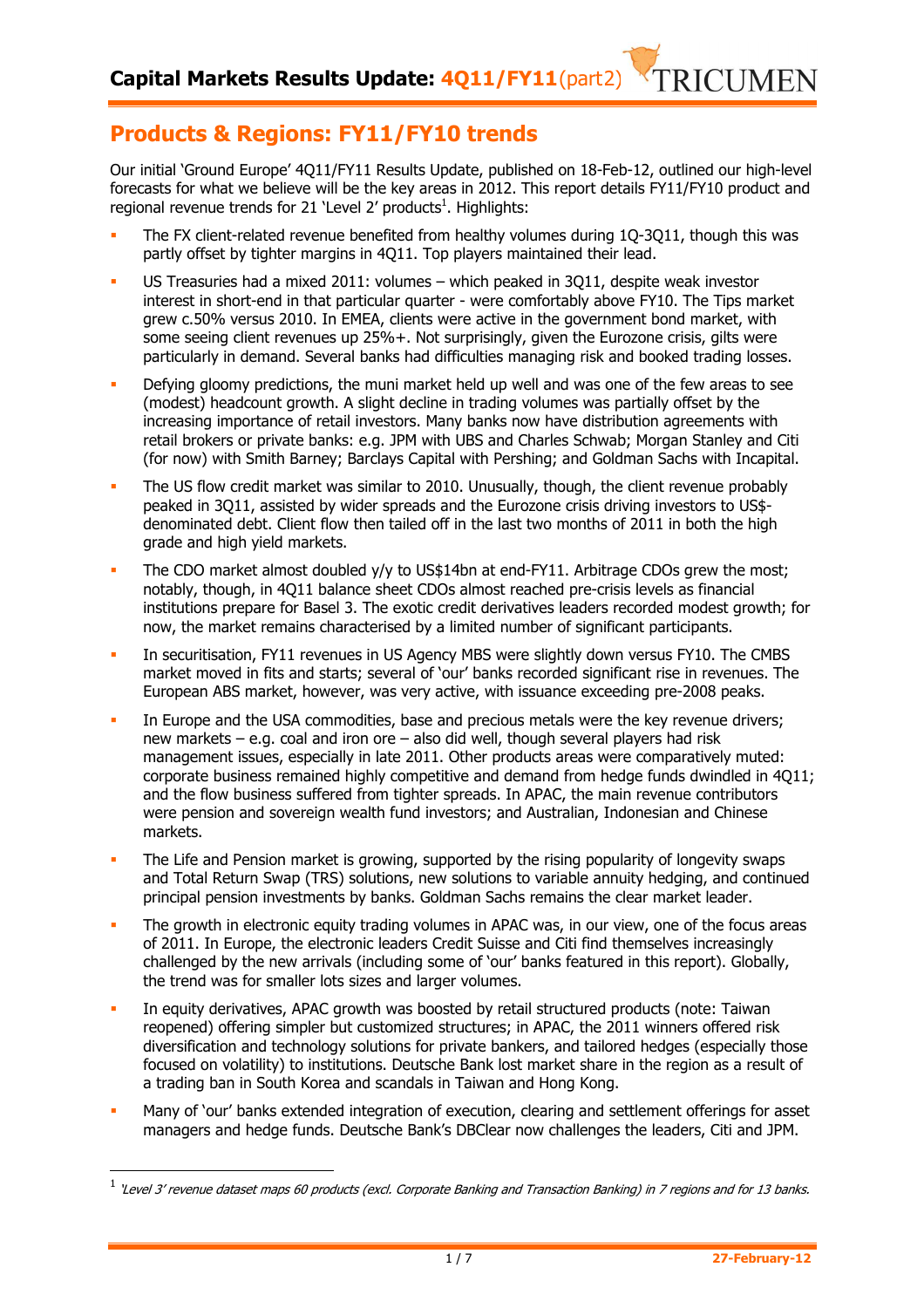

## **Product Revenue: Momentum\* - GLOBAL**

|                       | BAC/MER BARC  |                         | <b>BNPP</b>             | Citi                    | $\mathsf{CS}\phantom{0}$ | <b>DBK</b>              | GS                       | <b>JPM</b>              | <b>MS</b>                | SG            | <b>UBS</b>              | Top3Avg | Mini3Avg |
|-----------------------|---------------|-------------------------|-------------------------|-------------------------|--------------------------|-------------------------|--------------------------|-------------------------|--------------------------|---------------|-------------------------|---------|----------|
|                       |               |                         |                         | $\overline{\mathbb{U}}$ | ⇩                        |                         | ⇩                        |                         |                          | J             |                         |         |          |
| Total capital markets | ⇩             | ⇧                       | $\Rightarrow$           |                         |                          | $\Rightarrow$           | $\Rightarrow$            | 合                       | 合                        |               | $\Rightarrow$           | $-3%$   | $-25%$   |
| Primary               | ⇧             | $\overline{\mathbb{U}}$ | $\Rightarrow$           | $\overline{\bigcup}$    | $\overline{\mathbb{P}}$  | $\curvearrowleft$       |                          | $\ddot{\rightarrow}$    | 合                        | ⇩             | $\overline{\mathbb{L}}$ | 5%      | $-28%$   |
| <b>DCM</b>            | $\Rightarrow$ | ⇩                       | $\Rightarrow$           | ┺                       | 企                        | ⇩                       | ⇑                        | ⇩                       | ⇧                        | $\Rightarrow$ | ⇩                       | $-14%$  | $-46%$   |
| Loan Orig & Synd      | ⇩             | ⇩                       | ⇩                       | $\Rightarrow$           | $\Rightarrow$            | $\overline{\mathbb{Q}}$ | 企                        | ⇑                       | ⇑                        | ⇩             | $\Rightarrow$           | 78%     | $-9%$    |
| Securitisation        | $\Rightarrow$ | $\Rightarrow$           | 企                       | $\overline{\mathbb{R}}$ | 企                        | N/M                     | ┺                        | ⇩                       | ┺                        | N/M           | N/M                     | -18%    | $-54%$   |
| <b>ECM</b>            | ⇧             | ⇧                       | 合                       | ⇩                       | $\Rightarrow$            | $\Rightarrow$           | ⇩                        | ⇩                       | $\Rightarrow$            | ⇩             | ┺                       | 6%      | $-45%$   |
| M&A                   | ⇑             | $\overline{\mathbb{Q}}$ | ⇑                       | $\overline{\mathbb{R}}$ | ╄                        | $\Rightarrow$           | ╄                        | $\Rightarrow$           | $\Rightarrow$            | ⇩             | ⇧                       | 27%     | $-7%$    |
| Secondary             | ⇩             | $\Rightarrow$           | ⇩                       | ⇩                       | ⊕                        | $\Rightarrow$           | ⇩                        | ⇧                       | ⇑                        | $\Rightarrow$ | ⇑                       | 2%      | $-28%$   |
| <b>FX</b>             | ⇩             | 仐                       | $\Rightarrow$           | ⇩                       | ⇩                        | $\Rightarrow$           | $\overline{\phantom{a}}$ | $\Rightarrow$           | 合                        | ⇧             | $\overline{\mathbb{L}}$ | 10%     | $-17%$   |
| Spot & Fwds           | ⇩             | ⇑                       | $\Rightarrow$           | ⇩                       | ⇩                        | $\Rightarrow$           | ┺                        | ⇩                       | ⇧                        | ⇑             | $\Rightarrow$           | 13%     | $-17%$   |
| Options & Exot        | ⇩             | ⇑                       | ⇩                       | $\Rightarrow$           | ╄                        | $\Rightarrow$           | ┺                        | ⇧                       | 合                        | $\Rightarrow$ | $\overline{\mathbb{L}}$ | 13%     | $-23%$   |
| Other/Corp            | N/M           | ⇧                       | N/M                     | ┺                       | N/M                      | ⊕                       | N/M                      | ⇧                       | N/M                      | N/M           | N/M                     | N/M     | N/M      |
| Rates                 | ┺             | $\overline{\mathbb{L}}$ | $\overline{\mathbb{L}}$ | $\Rightarrow$           | ┺                        | ⇩                       | $\Rightarrow$            | ⇧                       | ⇧                        | N/M           | ⇧                       | 19%     | $-50%$   |
| Flow                  | ⊕             | ⇩                       | ⇑                       | $\Rightarrow$           | ┺                        | ⇩                       | ⇩                        | ⇧                       | 仐                        | $\Rightarrow$ | ⇧                       | 18%     | $-32%$   |
| Structured            | $\Rightarrow$ | $\overline{\mathbb{U}}$ | 企                       | ⊕                       | 个                        | $\overline{\mathbb{R}}$ | $\Rightarrow$            | ⇧                       | $\Rightarrow$            | ⇩             | $\overline{\mathbb{L}}$ | 40%     | $-40%$   |
| Other                 | N/M           | ⇑                       | N/M                     | ┺                       | N/M                      | ⇩                       | N/M                      | $\Rightarrow$           | N/M                      | N/M           | $\Rightarrow$           | N/M     | N/M      |
| Credit                | ⇩             | ⇑                       | ➾                       | ┺                       | ⇩                        | $\Rightarrow$           | ⊕                        | ⇑                       | ┺                        | N/M           | ⇧                       | $-5%$   | $-51%$   |
| Flow                  | ⇩             | ⇩                       | $\Rightarrow$           | $\Rightarrow$           | ╄                        | ⇑                       | ╄                        | ⇧                       | $\overline{\phantom{a}}$ | N/M           | ⇧                       | $-10%$  | $-57%$   |
| Structured            | ⇩             | ⇧                       | ⇩                       | ⇩                       | N/M                      | $\overline{\mathbb{Q}}$ | ⇩                        | $\Rightarrow$           | ⇧                        | ⇧             | $\Rightarrow$           | 179%    | $-58%$   |
| Other                 | ⇩             | $\overline{\mathbb{U}}$ | $\Rightarrow$           | $\Rightarrow$           | ⇧                        | $\overline{\mathbb{R}}$ | ╄                        | ⇧                       | ⇩                        | ⇧             | $\Rightarrow$           | 31%     | $-53%$   |
| Commodities           | $\Rightarrow$ | ⇩                       | 企                       | ┺                       | $\overline{\mathbb{R}}$  | ⇧                       | ┺                        | $\Rightarrow$           | ⇩                        | ⇑             | N/M                     | 95%     | $-35%$   |
| EQ Cash               | ⇧             | $\overline{\mathbb{U}}$ | ⇧                       | ⊕                       | ⊕                        | $\overline{\mathbb{R}}$ | $\Rightarrow$            | $\overline{\mathbb{Q}}$ | ⇧                        | $\Rightarrow$ | $\Rightarrow$           | 29%     | $-28%$   |
| EQ Derv&Conv't        | ⇩             | ⇧                       | $\Rightarrow$           | ┺                       | ┺                        | ⇩                       | 仐                        | $\Rightarrow$           | 合                        | $\Rightarrow$ | ⊕                       | 9%      | $-21%$   |
| Flow                  | ⇩             | ⇑                       | ⇩                       | ┺                       | 个                        | $\overline{\mathbb{Q}}$ | $\Rightarrow$            | $\Rightarrow$           | ⇧                        | $\Rightarrow$ | $\overline{\mathbf{r}}$ | 16%     | $-15%$   |
| Structured            | ⇩             | ⇑                       | $\Rightarrow$           | $\overline{\mathbb{R}}$ | $\overline{\mathbb{R}}$  | $\overline{\mathbb{R}}$ | $\Rightarrow$            | $\Rightarrow$           | ⇧                        | ⇧             | ┺                       | $-2%$   | $-39%$   |
| Prime services        | ⇩             | ⇧                       | ⇩                       | $\Rightarrow$           | ⇩                        | ⇩                       | $\Rightarrow$            | $\Rightarrow$           | ⇧                        | ⇩             | ⇧                       | 23%     | $-26%$   |
| Prop Trading          | ⊕             | ⇑                       | $\Rightarrow$           | N/M                     | ⊕                        | N/M                     | ⊕                        | $\Rightarrow$           | ┺                        | $\Rightarrow$ | ⇧                       | 74%     | $-72%$   |
| Principal Inv         | N/M           | ⇑                       | ⇑                       | $\Rightarrow$           | ⇑                        | ⇩                       | ⇩                        | N/M                     | ⇩                        | ⇑             | N/M                     | $-16%$  | $-63%$   |

Source: Tricumen analysis. \* Arrows show FY11/FY10 % change in revenue vs peers. Up-/down-arrows: top-/bottom-quartile.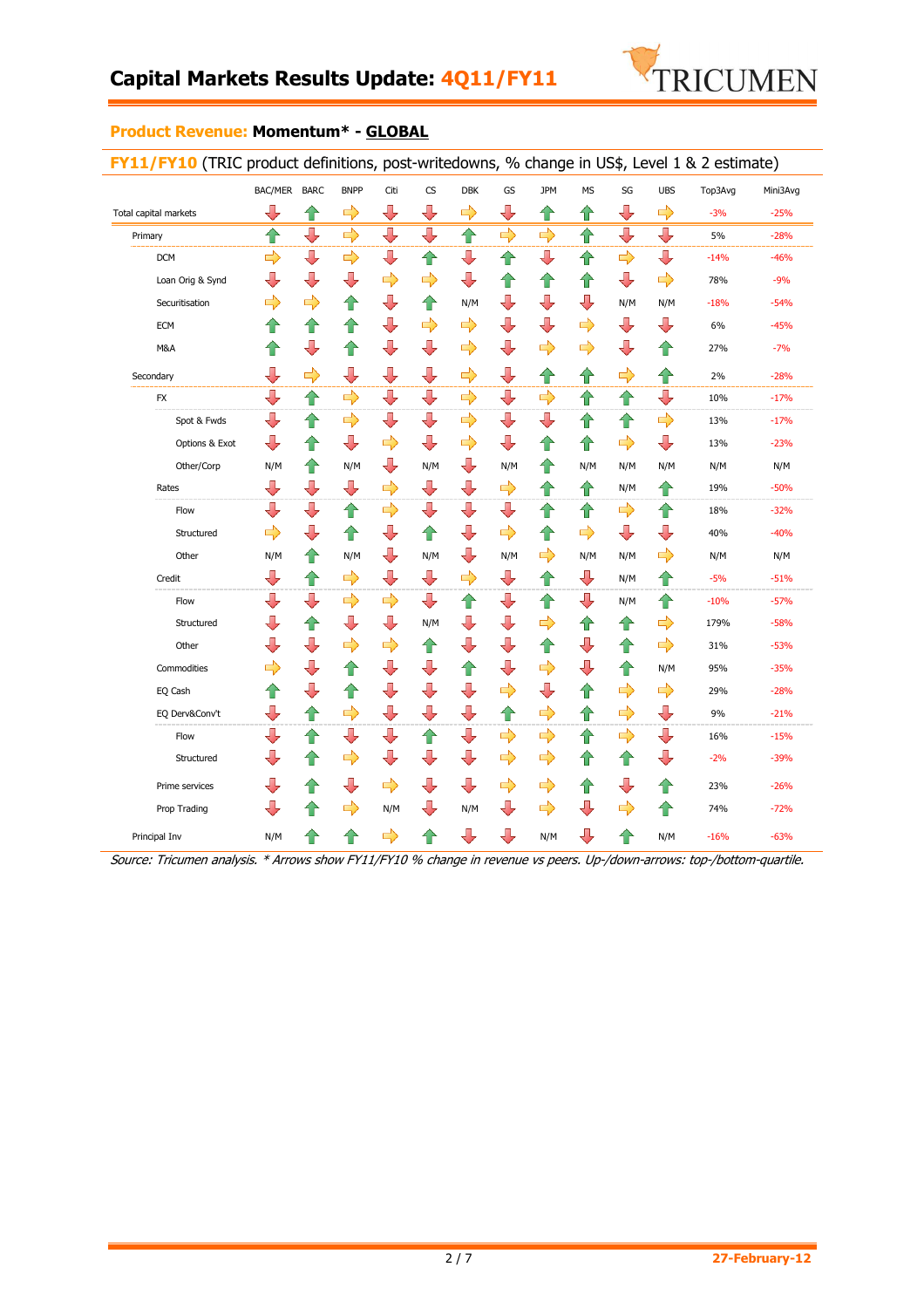

#### **Product Revenue: Momentum - Europe Middle East Africa (EMEA)**

|                       | BAC/MER BARC  |                         | <b>BNPP</b>   | Citi                    | $\mathsf{CS}\phantom{0}$ | <b>DBK</b>              | GS            | <b>JPM</b>    | <b>MS</b>     | SG            | <b>UBS</b>              | Top3Avg | Mini3Avg |
|-----------------------|---------------|-------------------------|---------------|-------------------------|--------------------------|-------------------------|---------------|---------------|---------------|---------------|-------------------------|---------|----------|
| Total capital markets | $\Rightarrow$ | ⇮                       | ⇩             | ⇩                       | ⇩                        | $\Rightarrow$           | ⇩             | ⇑             | ⇑             | J             | $\Rightarrow$           | 2%      | $-29%$   |
| Primary               | ⇑             | ⇑                       | $\Rightarrow$ | $\overline{\bigcup}$    | ⇩                        | $\Rightarrow$           | $\Rightarrow$ | ⇩             | ⇧             | ⇩             | $\overline{\mathbb{L}}$ | 11%     | $-26%$   |
| <b>DCM</b>            | ⇑             | ⊕                       | $\Rightarrow$ | $\Rightarrow$           | ⊕                        | ⊕                       | ⇑             | ⊕             | ⇑             | $\Rightarrow$ | ┺                       | $-15%$  | $-52%$   |
| Securitisation        | ⇩             | ⇑                       | $\Rightarrow$ | N/M                     | N/M                      | N/M                     | N/M           | ⇩             | N/M           | N/M           | $\Rightarrow$           | 71%     | $-30%$   |
| <b>ECM</b>            | $\Rightarrow$ | €                       | 企             | ┺                       | ⇧                        | $\Rightarrow$           | ╄             | ⇩             | $\Rightarrow$ | ⇩             | $\overline{\mathbf{r}}$ | 30%     | $-38%$   |
| M&A                   | ⇧             | ⇧                       | $\Rightarrow$ | ┺                       | ⇩                        | ⇧                       | ┺             | $\Rightarrow$ | $\Rightarrow$ | ⇩             | ⇩                       | 99%     | $-10%$   |
| Secondary             | ⇩             | ⇧                       | ┺             | $\Rightarrow$           | ⇩                        | $\Rightarrow$           | ╄             | ⇧             | 企             | ⇩             | $\Rightarrow$           | 5%      | $-30%$   |
| FX                    | ⇩             | ⇑                       | $\Rightarrow$ | ⇩                       | ⇩                        | $\Rightarrow$           | ⇩             | $\Rightarrow$ | ⇧             | ⇧             | ┺                       | 12%     | $-17%$   |
| Spot & Fwds           | ⇩             | ⇧                       | $\Rightarrow$ | ┺                       | ┺                        | $\Rightarrow$           | ┺             | ⇩             | ⇑             | ⇧             | $\Rightarrow$           | 14%     | $-17%$   |
| Options & Exot        | ⇩             | ⇧                       | $\Rightarrow$ | ⇩                       | ⊕                        | $\Rightarrow$           | ⇩             | ⇧             | 合             | $\Rightarrow$ | $\overline{\mathbf{u}}$ | 15%     | $-23%$   |
| Other/Corp            | N/M           | ⇑                       | N/M           | N/M                     | N/M                      | ⇩                       | N/M           | N/M           | N/M           | N/M           | N/M                     | N/M     | N/M      |
| Rates                 | ⊕             | ⇩                       | N/M           | $\Rightarrow$           | ⊕                        | ⇩                       | $\Rightarrow$ | ⇧             | ⇧             | ⇩             | ⇧                       | 23%     | $-29%$   |
| Flow                  | ⇩             | ⇩                       | N/M           | $\Rightarrow$           | ⇩                        | $\Rightarrow$           | ⇩             | ⇑             | ⇧             | ⇩             | ⇧                       | 22%     | $-40%$   |
| Structured            | ⊕             | $\overline{\mathbb{U}}$ | ⇧             | ╄                       | ⇧                        | $\overline{\mathbb{R}}$ | $\Rightarrow$ | 企             | $\Rightarrow$ | $\Rightarrow$ | ⊕                       | 64%     | $-43%$   |
| Other                 | N/M           | ⇑                       | N/M           | ⇩                       | N/M                      | ⇩                       | N/M           | N/M           | N/M           | N/M           | ⇑                       | N/M     | N/M      |
| Credit                | ⇩             | 合                       | $\Rightarrow$ | ⇩                       | ⇩                        | ⇧                       | ⇩             | ⇑             | ⊕             | N/M           | $\Rightarrow$           | 9%      | $-49%$   |
| Flow                  | $\Rightarrow$ | ⇩                       | $\Rightarrow$ | ╄                       | ╄                        | ⇧                       | ╄             | ⇧             | ┺             | N/M           | ⇧                       | $-14%$  | $-57%$   |
| Structured            | ⇩             | N/M                     | ⇩             | $\Rightarrow$           | N/M                      | $\Rightarrow$           | ╄             | 合             | ┺             | ⇧             | $\Rightarrow$           | 12%     | $-42%$   |
| Other                 | ⇩             | ⊕                       | $\Rightarrow$ | $\Rightarrow$           | 企                        | ⇩                       | ╄             | ⇧             | ┺             | ⇑             | 企                       | 30%     | $-54%$   |
| Commodities           | ⇩             | ⇩                       | 仐             | $\Rightarrow$           | ┺                        | ⇧                       | ⇩             | $\Rightarrow$ | ⇩             | ⇧             | N/M                     | 96%     | $-35%$   |
| EQ Cash               | ⇧             | ⇩                       | ⇑             | ┺                       | ┺                        | ⇩                       | 合             | ⇩             | $\Rightarrow$ | $\Rightarrow$ | $\Rightarrow$           | 35%     | $-28%$   |
| EQ Derv & Converts    | ⊕             | 企                       | $\Rightarrow$ | ╄                       | ⇩                        | ⇩                       | 企             | $\Rightarrow$ | 企             | $\Rightarrow$ | ┺                       | 10%     | $-26%$   |
| Flow                  | ┺             | ⇑                       | ⇩             | ⊕                       | $\Rightarrow$            | $\Rightarrow$           | 个             | ⇩             | ⇧             | $\Rightarrow$ | $\overline{\mathbf{u}}$ | 16%     | $-18%$   |
| Structured            | ⇩             | ⇩                       | ⇩             | $\overline{\mathbb{R}}$ | $\overline{\mathbb{R}}$  | $\overline{\mathbb{Q}}$ | ⇩             | ⇩             | ⇧             | ⇩             | ┺                       | $-3%$   | $-43%$   |
| Prime services        | ⇩             | ⇮                       | $\Rightarrow$ | ╄                       | $\Rightarrow$            | ⇩                       | $\Rightarrow$ | ⇩             | ⇧             | ⇩             | ⇧                       | 23%     | $-24%$   |
| Prop Trading          | ⇩             | ⇑                       | $\Rightarrow$ | ╄                       | $\Rightarrow$            | N/M                     | ╄             | ⊕             | N/M           | $\Rightarrow$ | ⇧                       | 97%     | $-79%$   |
| Principal Inv         | N/M           | ⇑                       | N/M           | $\Rightarrow$           | N/M                      | $\Rightarrow$           | ⇩             | N/M           | ┺             | N/M           | N/M                     | $-35%$  | $-61%$   |
|                       |               |                         |               |                         |                          |                         |               |               |               |               |                         |         |          |

Source: Tricumen analysis. \* Arrows show FY11/FY10 % change in revenue vs peers. Up-/down-arrows: top-/bottom-quartile.



### **Revenue: FY11 % peer group & FY11/FY10 momentum** (TRIC definitions, post-writedowns)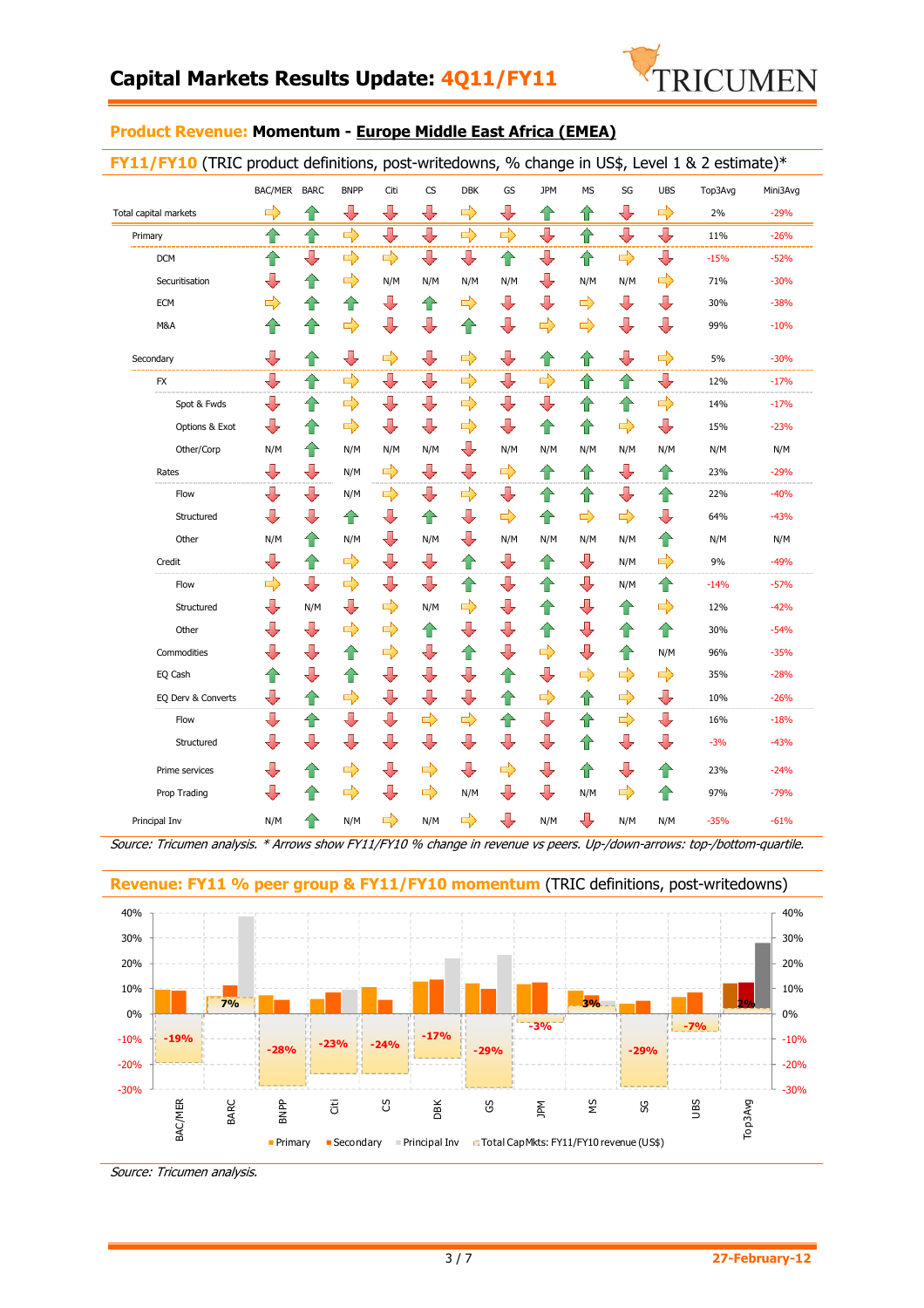

#### **Product Revenue: Momentum - Americas**

| FY11/FY10 (TRIC product definitions, post-writedowns, % change in US\$, Level 1 & 2 estimate)* |                         |                         |               |                         |                         |                         |                         |               |               |               |                          |                  |        |
|------------------------------------------------------------------------------------------------|-------------------------|-------------------------|---------------|-------------------------|-------------------------|-------------------------|-------------------------|---------------|---------------|---------------|--------------------------|------------------|--------|
|                                                                                                | BAC/MER BARC            |                         | <b>BNPP</b>   | Citi                    | <b>CS</b>               | <b>DBK</b>              | GS                      | <b>JPM</b>    | <b>MS</b>     | SG            | <b>UBS</b>               | Top3Avg Mini3Avg |        |
| Total capital markets                                                                          | ⇩                       | $\Rightarrow$           | $\Rightarrow$ | $\Rightarrow$           | ⇩                       | ⇑                       | ⇩                       | ⇑             | ⇮             | ⇩             | ⊕                        | $-3%$            | $-30%$ |
| Primary                                                                                        | $\Rightarrow$           | $\overline{\mathbb{J}}$ | $\Rightarrow$ | ⇩                       | 仐                       | N/M                     | $\Rightarrow$           | ⇩             | 企             | N/M           | $\overline{\phantom{a}}$ | $-7%$            | $-39%$ |
| <b>DCM</b>                                                                                     | ⇩                       | $\Rightarrow$           | $\Rightarrow$ | ┺                       | 仐                       | ⊕                       | ⇩                       | ⇩             | ⇑             | ⇧             | $\Rightarrow$            | 2%               | $-44%$ |
| Securitisation                                                                                 | $\Rightarrow$           | $\Rightarrow$           | 合             | ┺                       | 合                       | N/M                     | ⇩                       | ⇩             | ⇩             | N/M           | N/M                      | $-23%$           | $-61%$ |
| <b>ECM</b>                                                                                     | $\Rightarrow$           | 企                       | ⇑             | ⊕                       | $\Rightarrow$           | ╄                       | $\Rightarrow$           | ⇩             | ⇩             | ⇩             | ⇧                        | 28%              | $-50%$ |
| M&A                                                                                            | $\Rightarrow$           | $\overline{\mathbb{U}}$ | $\Rightarrow$ | $\Rightarrow$           | ⊕                       | ⊕                       | $\overline{\mathbb{U}}$ | $\Rightarrow$ | ⇧             | $\Rightarrow$ | ⇧                        | 33%              | $-21%$ |
| Secondary                                                                                      | ⇩                       | $\Rightarrow$           | $\Rightarrow$ | ╄                       | ⊕                       | $\overline{\mathbb{L}}$ | $\overline{\mathbf{r}}$ | 企             | 企             | 企             | $\Rightarrow$            | 6%               | $-33%$ |
| FX                                                                                             | ⇩                       | ⇧                       | $\Rightarrow$ | ⊕                       | ⇩                       | $\Rightarrow$           | $\overline{\mathbf{r}}$ | 企             | 企             | $\Rightarrow$ | $\overline{\mathbf{r}}$  | 6%               | $-18%$ |
| Spot & Fwds                                                                                    | ⇩                       | ⇧                       | $\Rightarrow$ | ⇩                       | ⇩                       | $\Rightarrow$           | ⇩                       | ⇩             | ⇑             | ⇑             | $\Rightarrow$            | 10%              | $-19%$ |
| Options & Exot                                                                                 | U                       | ⇧                       | ⇩             | $\Rightarrow$           | ⇩                       | $\Rightarrow$           | $\overline{\mathbb{U}}$ | 企             | ⇧             | $\Rightarrow$ | $\overline{\mathbb{L}}$  | 12%              | $-26%$ |
| Other/Corp                                                                                     | N/M                     | N/M                     | N/M           | N/M                     | N/M                     | N/M                     | N/M                     | N/M           | N/M           | N/M           | N/M                      | N/M              | N/M    |
| Rates                                                                                          | ⇩                       | $\overline{\P}$         | ⇑             | $\Rightarrow$           | ⊕                       | ⊕                       | $\overline{\P}$         | ⇑             | ⇑             | $\Rightarrow$ | $\Rightarrow$            | 29%              | $-36%$ |
| Flow                                                                                           | ⇩                       | ⇩                       | $\Rightarrow$ | $\Rightarrow$           | ⇩                       | ┺                       | ⇩                       | ⇑             | ⇑             | ⇑             | $\Rightarrow$            | 28%              | $-35%$ |
| Structured                                                                                     | $\Rightarrow$           | $\overline{\mathbb{U}}$ | ⇑             | ⇩                       | ⇧                       | ⇩                       | $\Rightarrow$           | 仐             | $\Rightarrow$ | ⇩             | ⊕                        | 69%              | $-43%$ |
| Other                                                                                          | N/M                     | N/M                     | N/M           | N/M                     | N/M                     | N/M                     | N/M                     | N/M           | N/M           | N/M           | N/M                      | N/M              | N/M    |
| Credit                                                                                         | ⇩                       | $\Rightarrow$           | $\Rightarrow$ | ┺                       | ⇩                       | $\Rightarrow$           | ⇩                       | ⇑             | ⊕             | ⇑             | ⇑                        | $-1%$            | $-57%$ |
| Flow                                                                                           | ⇩                       | ⊕                       | $\Rightarrow$ | $\Rightarrow$           | ⇩                       | 企                       | ⇩                       | 企             | ⊕             | ⇑             | $\Rightarrow$            | 1%               | $-57%$ |
| Structured                                                                                     | $\overline{\mathbb{R}}$ | 企                       | $\Rightarrow$ | ⊕                       | N/M                     | ╄                       | $\overline{\P}$         | $\Rightarrow$ | N/M           | ⇧             | $\Rightarrow$            | 17%              | $-69%$ |
| Other                                                                                          | $\Rightarrow$           | $\overline{\mathbf{r}}$ | N/M           | $\Rightarrow$           | 企                       | ╄                       | $\overline{\mathbb{Q}}$ | 企             | ⇩             | ⇧             | ⇧                        | 25%              | $-51%$ |
| Commodities                                                                                    | $\Rightarrow$           | $\overline{\mathbb{Q}}$ | 合             | ⊕                       | $\overline{\mathbb{R}}$ | 个                       | ⇩                       | $\Rightarrow$ | ⇩             | 企             | N/M                      | 89%              | $-37%$ |
| EQ Cash                                                                                        | ⇧                       | ⇩                       | ⇑             | $\overline{\mathbb{R}}$ | $\overline{\mathbb{R}}$ | ⊕                       | $\Rightarrow$           | ╄             | ⇑             | N/M           | $\Rightarrow$            | 25%              | $-28%$ |
| EQ Derv & Converts                                                                             | ⇩                       | 企                       | ⇩             | ┺                       | ⇩                       | $\Rightarrow$           | $\Rightarrow$           | $\Rightarrow$ | 企             | ⇧             | ⊕                        | 15%              | $-23%$ |
| Flow                                                                                           | ⇩                       | $\Rightarrow$           | ⇩             | ┺                       | ┺                       | 合                       | $\Rightarrow$           | 仐             | ⇑             | $\Rightarrow$ | ┺                        | 21%              | $-16%$ |
| Structured                                                                                     | ⇩                       | ⇩                       | ⇩             | ⇩                       | ⊕                       | ⊕                       | $\overline{\P}$         | ⇩             | ⇧             | $\Rightarrow$ | ┺                        | 11%              | $-43%$ |
| Prime services                                                                                 | ⇩                       | ⇩                       | ⇩             | $\Rightarrow$           | ⇩                       | ⇩                       | 企                       | $\Rightarrow$ | 合             | N/M           | ⇧                        | 23%              | $-22%$ |
| Prop Trading                                                                                   | ⇩                       | $\Rightarrow$           | ⇩             | N/M                     | $\Rightarrow$           | N/M                     | ⇩                       | $\Rightarrow$ | ⇩             | ⇧             | ⇑                        | 51%              | $-66%$ |
| Principal Inv                                                                                  | N/M                     | 仐                       | N/M           | $\Rightarrow$           | N/M                     | $\Rightarrow$           | $\overline{\mathbb{U}}$ | N/M           | ⇩             | N/M           | N/M                      | $-3%$            | $-70%$ |
|                                                                                                |                         |                         |               |                         |                         |                         |                         |               |               |               |                          |                  |        |

Source: Tricumen analysis. \* Arrows show FY11/FY10 % change in revenue vs peers. Up-/down-arrows: top-/bottom-quartile.



**Revenue: FY11 % peer group & FY11/FY10 momentum** (TRIC definitions, post-writedowns)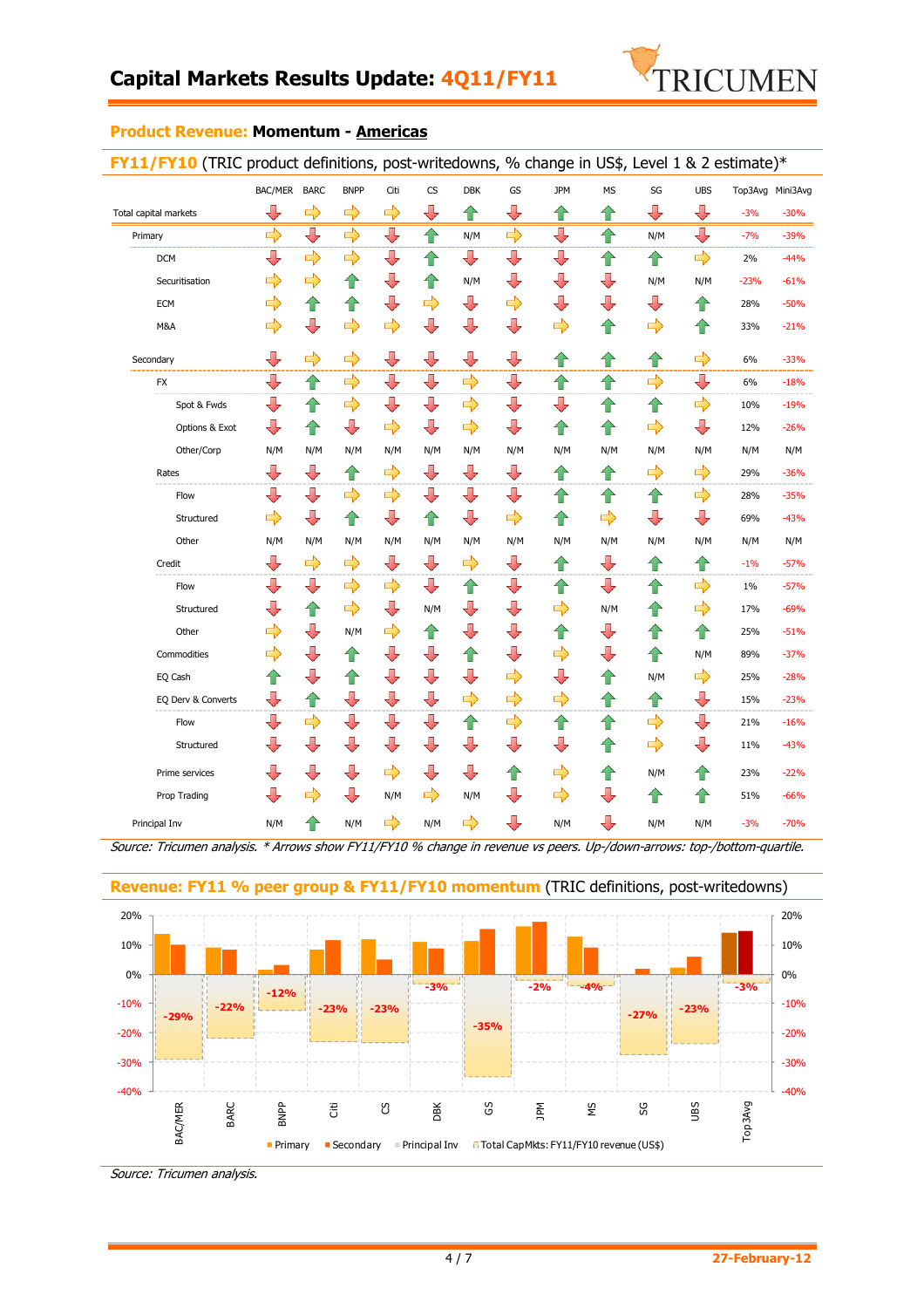

#### **Product Revenue: Momentum - APAC Japan**

| <b>FY11/FY10</b> (TRIC product definitions, post-writedowns, % change in US\$, Level 1 & 2 est.)* |
|---------------------------------------------------------------------------------------------------|
|---------------------------------------------------------------------------------------------------|

|                       | BAC/MER       | <b>BARC</b>             | <b>BNPP</b>             | Citi          | <b>CS</b>     | <b>DBK</b>    | GS                      | <b>JPM</b>    | <b>MS</b>          | SG            | <b>UBS</b>              |        | Top3Avg Mini3Avg |
|-----------------------|---------------|-------------------------|-------------------------|---------------|---------------|---------------|-------------------------|---------------|--------------------|---------------|-------------------------|--------|------------------|
| Total capital markets | ⇩             | $\Rightarrow$           | $\Rightarrow$           | ⇩             | ⇩             | ⊕             | ⊕                       | $\Rightarrow$ | ⇑                  | ⇑             | ⇧                       | 9%     | $-27%$           |
| Primary               | $\Rightarrow$ | $\hat{\mathbf{r}}$      | ⇩                       | J             | $\Rightarrow$ | N/M           | ⇩                       | ⇩             | $\hat{\mathbf{r}}$ | N/M           | ⇑                       | 72%    | $-55%$           |
| <b>DCM</b>            | $\Rightarrow$ | $\Rightarrow$           | ⊕                       | ⇩             | ⇧             | ⊕             | ⇑                       | ⇩             | 仐                  | $\Rightarrow$ | ⊕                       | 94%    | $-53%$           |
| Securitisation        | ⇑             | N/M                     | N/M                     | N/M           | ⇩             | N/M           | $\Rightarrow$           | N/M           | J,                 | N/M           | N/M                     | N/M    | N/M              |
| <b>ECM</b>            | ⇧             | N/M                     | N/M                     | ⇩             | N/M           | $\Rightarrow$ | ⊕                       | ⇩             | ⇑                  | N/M           | $\Rightarrow$           | 5%     | $-92%$           |
| M&A                   | ⇑             | N/M                     | N/M                     | ⇩             | ⇧             | ╄             | $\Rightarrow$           | ⇧             | ⇩                  | N/M           | N/M                     | $-14%$ | $-62%$           |
| Secondary             | ⇩             | $\overline{\mathbb{U}}$ | $\Rightarrow$           | $\Rightarrow$ | ⇩             | ⇩             | $\overline{\mathbb{U}}$ | 仐             | ⇧                  | ⇑             | $\Rightarrow$           | 7%     | $-26%$           |
| <b>FX</b>             | ⇩             | ⇑                       | $\Rightarrow$           | ⇩             | ⇩             | $\Rightarrow$ | ┺                       | ⇑             | ⇑                  | $\Rightarrow$ | ┺                       | 25%    | $-17%$           |
| Spot & Fwds           | ⇩             | ⇑                       | ⇧                       | ⇩             | ⇩             | ┺             | $\Rightarrow$           | $\Rightarrow$ | ⇑                  | ⇩             | $\Rightarrow$           | 41%    | $-14%$           |
| Options & Exot        | ⇩             | ⇑                       | $\Rightarrow$           | ⇩             | ⇩             | $\Rightarrow$ | $\overline{\mathbb{U}}$ | ⇧             | ⇑                  | $\Rightarrow$ | $\overline{\mathbb{L}}$ | 21%    | $-21%$           |
| Other/Corp            | N/M           | N/M                     | N/M                     | N/M           | N/M           | N/M           | N/M                     | N/M           | N/M                | N/M           | N/M                     | N/M    | N/M              |
| Rates                 | ⇩             | ⊕                       | $\Rightarrow$           | $\Rightarrow$ | ⇩             | ⊕             | ┺                       | ⇧             | ⇧                  | ⇑             | $\Rightarrow$           | 32%    | $-40%$           |
| Flow                  | J             | ⇩                       | $\Rightarrow$           | $\Rightarrow$ | ⇩             | ⇩             | ⇩                       | ⇧             | ⇧                  | ⇑             | $\Rightarrow$           | 36%    | $-40%$           |
| Structured            | ⊕             | ⇩                       | 仐                       | ⇩             | ⇧             | ⇩             | $\Rightarrow$           | ⇑             | $\Rightarrow$      | $\Rightarrow$ | ⊕                       | 69%    | $-41%$           |
| Other                 | N/M           | N/M                     | N/M                     | N/M           | N/M           | N/M           | N/M                     | N/M           | N/M                | N/M           | N/M                     | N/M    | N/M              |
| Credit                | ⇩             | ⊕                       | $\Rightarrow$           | ⇩             | ⇧             | $\Rightarrow$ | ⊕                       | ⇑             | ⇩                  | ⇑             | $\Rightarrow$           | 0%     | $-46%$           |
| Flow                  | $\Rightarrow$ | ⊕                       | $\Rightarrow$           | ⇩             | ⇩             | ⇧             | ┺                       | ⇑             | ⇩                  | 仐             | $\Rightarrow$           | 4%     | $-54%$           |
| Structured            | $\Rightarrow$ | ⊕                       | $\Rightarrow$           | $\Rightarrow$ | N/M           | ┺             | U                       | ⇑             | N/M                | ⇑             | $\overline{\mathbb{L}}$ | $-7%$  | $-45%$           |
| Other                 | $\Rightarrow$ | N/M                     | N/M                     | $\Rightarrow$ | N/M           | N/M           | ⇩                       | ⇧             | ⇩                  | N/M           | N/M                     | $-25%$ | $-52%$           |
| Commodities           | N/M           | ⊕                       | N/M                     | ⇩             | N/M           | ⇧             | ⇩                       | ⇑             | $\Rightarrow$      | N/M           | N/M                     | 16%    | $-21%$           |
| EQ Cash               | ⇑             | ⇩                       | ⇑                       | ⇩             | ⇩             | ╄             | ⇑                       | J             | $\Rightarrow$      | N/M           | $\Rightarrow$           | 22%    | $-26%$           |
| EQ Derv & Converts    | $\Rightarrow$ | $\Rightarrow$           | $\overline{\mathbb{U}}$ | ⇩             | ⇩             | ⇩             | ⇑                       | ⇑             | ⇑                  | $\Rightarrow$ | ⊕                       | 15%    | $-18%$           |
| Flow                  | $\Rightarrow$ | ⊕                       | ⇩                       | ⇩             | 企             | $\Rightarrow$ | $\Rightarrow$           | ⇧             | ⇧                  | ⇩             | ⊕                       | 18%    | $-14%$           |
| Structured            | ⇩             | ⇩                       | ⇩                       | ⇩             | ⇩             | ⇩             | ⇩                       | ⇩             | ⇧                  | ⇩             | ⇩                       | 13%    | $-40%$           |
| Prime services        | ⇩             | $\Rightarrow$           | N/M                     | ⇩             | ⇩             | ⊕             | $\Rightarrow$           | N/M           | 仐                  | N/M           | ⇑                       | 28%    | $-27%$           |
| Prop Trading          | N/M           | N/M                     | N/M                     | N/M           | N/M           | N/M           | N/M                     | N/M           | N/M                | N/M           | N/M                     | N/M    | N/M              |
| Principal Inv         | N/M           | N/M                     | N/M                     | N/M           | N/M           | N/M           | N/M                     | N/M           | N/M                | N/M           | N/M                     | N/M    | N/M              |

Source: Tricumen analysis. \* Arrows show FY11/FY10 % change in revenue vs peers. Up-/down-arrows: top-/bottom-quartile.



**Revenue: FY11 % peer group & FY11/FY10 momentum** (TRIC definitions, post-writedowns)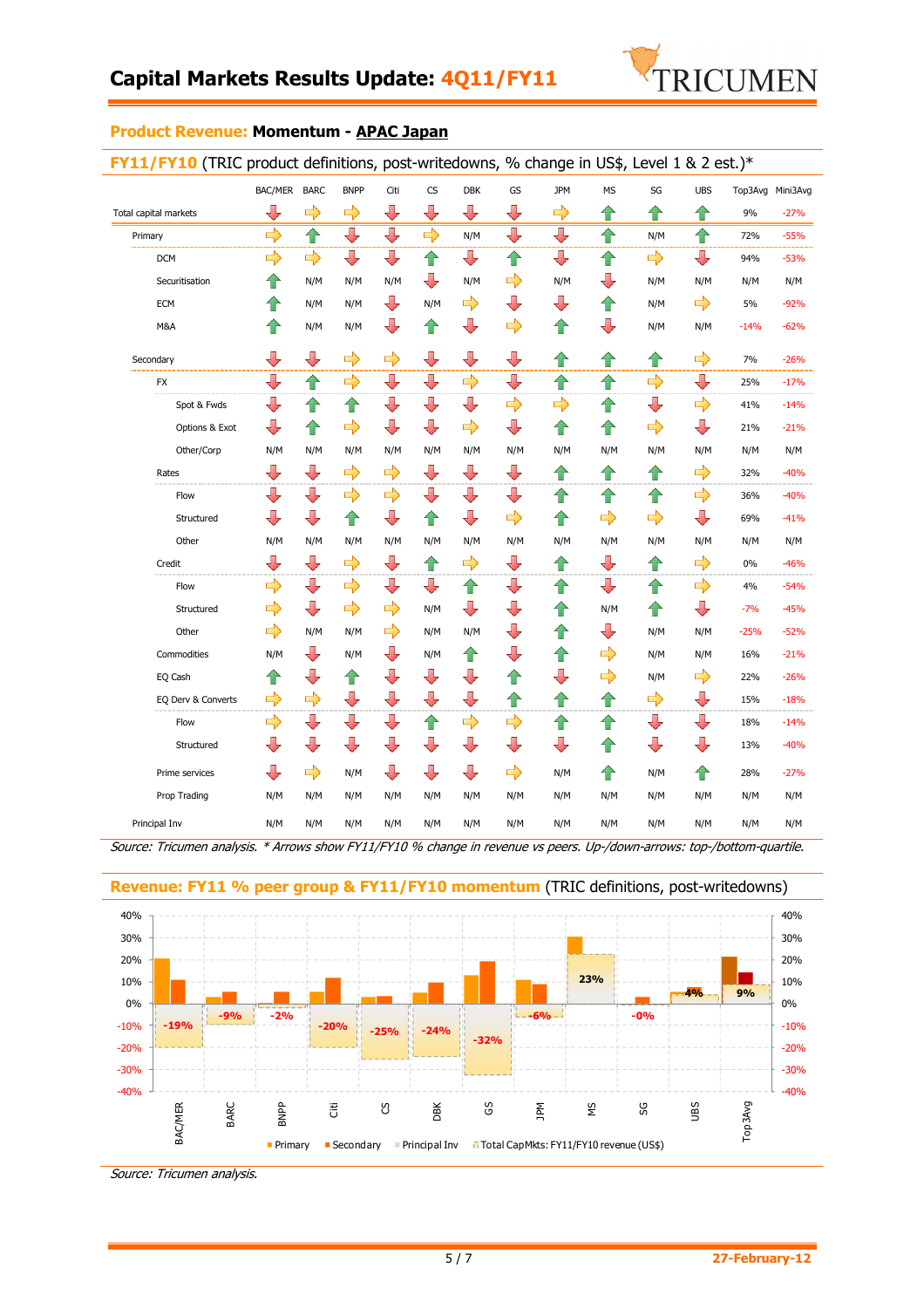

#### **Product Revenue: Momentum - APAC ex-Japan**

|                       | BAC/MER BARC            |                         | <b>BNPP</b>             | Citi                     | CS                      | <b>DBK</b>               | GS                      | <b>JPM</b>              | <b>MS</b>     | SG            | <b>UBS</b>              | Top3Avg Mini3Avg |        |
|-----------------------|-------------------------|-------------------------|-------------------------|--------------------------|-------------------------|--------------------------|-------------------------|-------------------------|---------------|---------------|-------------------------|------------------|--------|
| Total capital markets | ⇩                       | ⇩                       | ⇧                       | ⇩                        | $\Rightarrow$           | ⊕                        | ⇩                       | $\Rightarrow$           | ⇑             | ⇧             | $\Rightarrow$           | 3%               | $-26%$ |
| Primary               | 仐                       | $\overline{\mathbb{J}}$ | ⇩                       | ⇩                        | $\Rightarrow$           | N/M                      | ⇧                       | $\overline{\mathbb{P}}$ | $\Rightarrow$ | N/M           | $\overline{\mathbf{r}}$ | $-17%$           | $-40%$ |
| <b>DCM</b>            | ⇧                       | ⇧                       | $\Rightarrow$           | $\Rightarrow$            | 合                       | ⇩                        | ⇩                       | ⇩                       | ⇩             | ⇑             | ⊕                       | 6%               | $-58%$ |
| Securitisation        | N/M                     | ⊕                       | N/M                     | N/M                      | N/M                     | N/M                      | N/M                     | ⇑                       | N/M           | N/M           | N/M                     | N/M              | N/M    |
| <b>ECM</b>            | ⇧                       | N/M                     | N/M                     | ⊕                        | N/M                     | ⇧                        | $\Rightarrow$           | ⇩                       | ⇧             | N/M           | ┺                       | $-35%$           | $-64%$ |
| M&A                   | ⇩                       | ⊕                       | N/M                     | $\Rightarrow$            | ┺                       | 企                        | $\Rightarrow$           | 企                       | ⇩             | N/M           | ⇑                       | 73%              | $-14%$ |
| Secondary             | $\overline{\mathbb{U}}$ | $\overline{\mathbb{L}}$ | ⇧                       | $\overline{\phantom{a}}$ | $\Rightarrow$           | $\overline{\phantom{a}}$ | $\overline{\mathbb{L}}$ | $\Rightarrow$           | ⇧             | 企             | $\Rightarrow$           | 11%              | $-25%$ |
| FX                    | ⇩                       | ⇧                       | ⇧                       | ⊕                        | $\overline{\mathbb{R}}$ | ┺                        | $\overline{\mathbb{U}}$ | $\Rightarrow$           | ⇧             | $\Rightarrow$ | $\Rightarrow$           | 8%               | $-17%$ |
| Spot & Fwds           | $\overline{\mathbb{U}}$ | $\Rightarrow$           | 企                       | ⊕                        | $\overline{\mathbb{R}}$ | $\Rightarrow$            | ⇩                       | ⇩                       | ⇧             | $\Rightarrow$ | ⇧                       | 11%              | $-16%$ |
| Options & Exot        | ⇩                       | ⇧                       | $\color{red} \bigoplus$ | $\Rightarrow$            | ⊕                       | $\Rightarrow$            | $\Rightarrow$           | ⇧                       | ⇧             | ⇩             | $\overline{\mathbb{L}}$ | 15%              | $-23%$ |
| Other/Corp            | N/M                     | N/M                     | N/M                     | N/M                      | N/M                     | N/M                      | N/M                     | N/M                     | N/M           | N/M           | N/M                     | N/M              | N/M    |
| Rates                 | ⇩                       | ⇩                       | $\Rightarrow$           | ⊕                        | ⇩                       | ⇩                        | $\Rightarrow$           | ⇑                       | ⇑             | ⇧             | $\Rightarrow$           | 41%              | $-34%$ |
| Flow                  | ⇩                       | ⇩                       | ⇧                       | $\Rightarrow$            | ⇩                       | ⇩                        | ⇩                       | $\Rightarrow$           | ⇑             | ⇧             | $\Rightarrow$           | 42%              | $-40%$ |
| Structured            | ⇩                       | ⇩                       | ⇑                       | ⊕                        | ⇧                       | ⇩                        | $\Rightarrow$           | ⇑                       | $\Rightarrow$ | $\Rightarrow$ | ⊕                       | 91%              | $-41%$ |
| Other                 | N/M                     | N/M                     | N/M                     | N/M                      | N/M                     | N/M                      | N/M                     | N/M                     | N/M           | N/M           | N/M                     | N/M              | N/M    |
| Credit                | ⇩                       | $\Rightarrow$           | ┺                       | $\Rightarrow$            | 仐                       | ⇩                        | ⇩                       | ⇧                       | ⇩             | ⇑             | $\Rightarrow$           | 11%              | $-45%$ |
| Flow                  | $\Rightarrow$           | ⇩                       | $\Rightarrow$           | $\overline{\mathbb{L}}$  | ┺                       | 企                        | ┺                       | ⇑                       | ⇩             | ⇑             | $\Rightarrow$           | 9%               | $-56%$ |
| Structured            | ⇩                       | ⇧                       | ⇩                       | ⊕                        | N/M                     | ┺                        | $\Rightarrow$           | ⇑                       | $\Rightarrow$ | ⇧             | $\overline{\mathbf{u}}$ | 514%             | $-37%$ |
| Other                 | $\Rightarrow$           | N/M                     | N/M                     | $\Rightarrow$            | N/M                     | N/M                      | ⇩                       | ⇑                       | ⇩             | N/M           | N/M                     | 46%              | $-44%$ |
| Commodities           | $\Rightarrow$           | ⇩                       | N/M                     | ⊕                        | $\overline{\mathbb{R}}$ | 企                        | $\Rightarrow$           | ⇧                       | ⇩             | N/M           | N/M                     | 23%              | $-32%$ |
| EQ Cash               | $\Rightarrow$           | $\overline{\mathbb{U}}$ | ⇧                       | $\overline{\mathbf{y}}$  | $\overline{\mathbb{R}}$ | $\overline{\P}$          | 合                       | $\Rightarrow$           | ⇧             | ⇩             | $\Rightarrow$           | 27%              | $-21%$ |
| EQ Derv & Converts    | ⇩                       | ⇧                       | $\Rightarrow$           | ⊕                        | $\Rightarrow$           | ⇩                        | 仐                       | ⇩                       | ⇑             | $\Rightarrow$ | ┺                       | 36%              | $-22%$ |
| Flow                  | $\Rightarrow$           | ⇧                       | 企                       | ⊕                        | ┺                       | $\Rightarrow$            | $\Rightarrow$           | ⇩                       | ⇑             | ⇩             | ┺                       | 53%              | $-7%$  |
| Structured            | ⇩                       | $\Rightarrow$           | $\overline{\P}$         | ⇩                        | ⇩                       | ┺                        | ⇩                       | ⇩                       | ⇑             | $\Rightarrow$ | ⊕                       | 17%              | $-40%$ |
| Prime services        | ⇩                       | ⇧                       | $\Rightarrow$           | ⊕                        | ⇩                       | ⊕                        | $\overline{\mathbb{U}}$ | $\Rightarrow$           | ⇑             | N/M           | ⇑                       | 29%              | $-10%$ |
| Prop Trading          | N/M                     | N/M                     | N/M                     | N/M                      | N/M                     | N/M                      | N/M                     | N/M                     | N/M           | N/M           | N/M                     | N/M              | N/M    |
| Principal Inv         | N/M                     | N/M                     | N/M                     | N/M                      | N/M                     | N/M                      | N/M                     | N/M                     | N/M           | N/M           | N/M                     | N/M              | N/M    |
|                       |                         |                         |                         |                          |                         |                          |                         |                         |               |               |                         |                  |        |

Source: Tricumen analysis. \* Arrows show FY11/FY10 % change in revenue vs peers. Up-/down-arrows: top-/bottom-quartile.



**Revenue: FY11 % peer group & FY11/FY10 momentum** (TRIC definitions, post-writedowns)